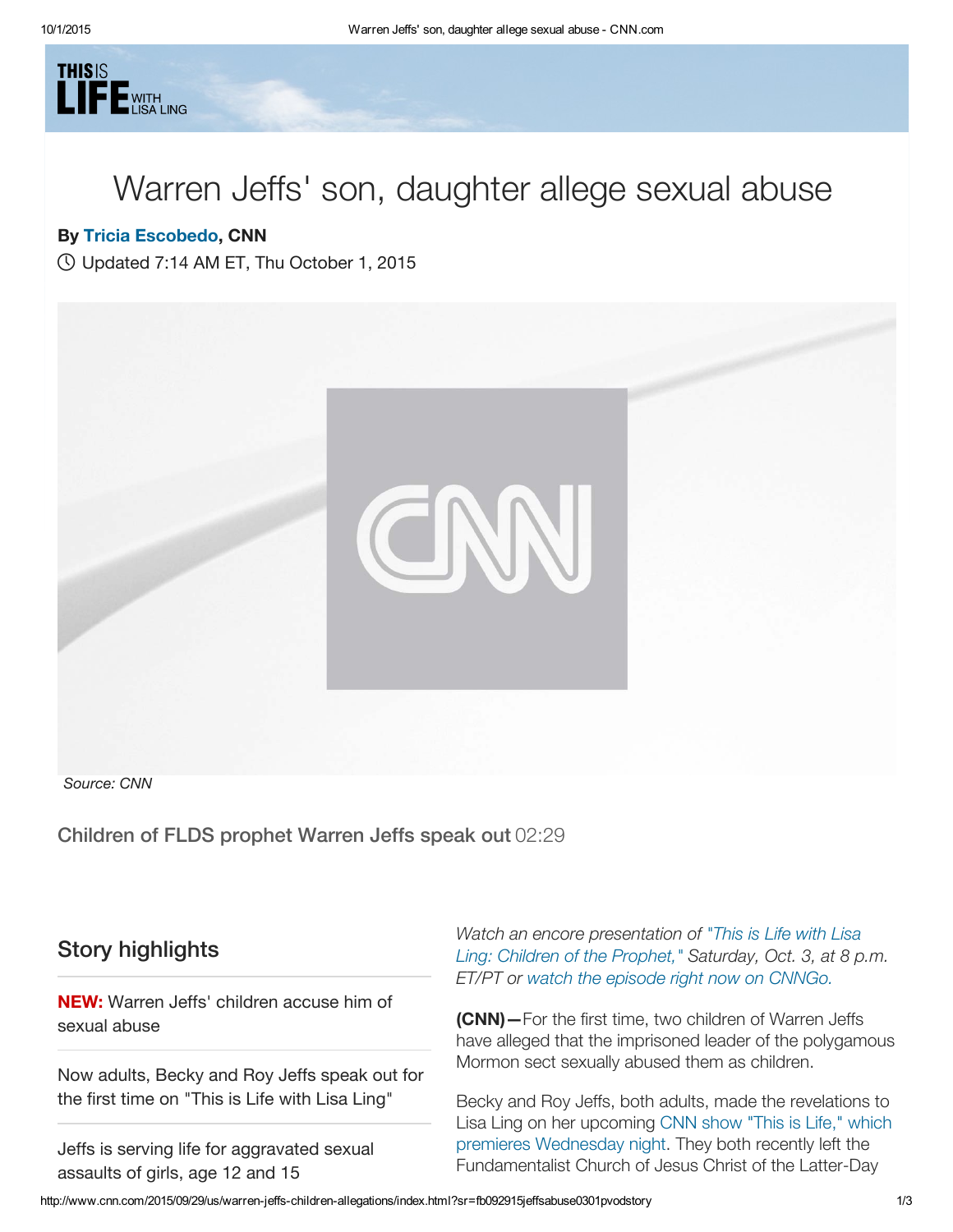Saints, or FLDS.

He's still the leader of the breakaway polygamous Mormon sect

Becky told Ling that she first told one of her sisters, after her sister revealed she was abused as a child.

"I thought, I'm not the only one molested, he's done it to

her it must be something that was in his nature," Becky Jeffs says on the show. "Where does it end? If he had this in him, how can I trust him? How is he really our prophet?"

CNN reached out to Warren Jeffs' attorney who did not have an immediate response from his client.

Becky and Roy are among four of Jeffs' children who have left the FLDS, which is based in the twin cities of Colorado City, Arizona, and Hildale, Utah, where recent floods devastated the [community.](http://www.cnn.com/2015/09/15/us/utah-arizona-flooding/index.html)



Sources: CNN, KFDA, Billings Gazette, Salt Lake City Tribune

Warren Jeffs fathered some 60 children with some of his estimated 78 wives. The elder Jeffs is serving a life sentence, plus 20 years, after he was [convicted](http://www.cnn.com/2011/CRIME/08/09/texas.polygamist.jeffs/index.html) in 2011 of the aggravated sexual assaults of a 12-year-old girl and a 15-year-old girl who Jeffs claimed were his "spiritual wives."

Despite his imprisonment, Jeffs is still firmly in control of the 10,000-member Fundamentalist Church of Jesus Christ of Latter-Day Saints. The FLDS is a breakaway Mormon sect that openly practices polygamy, something the mainstream Mormon church renounced more than a century ago.

좋